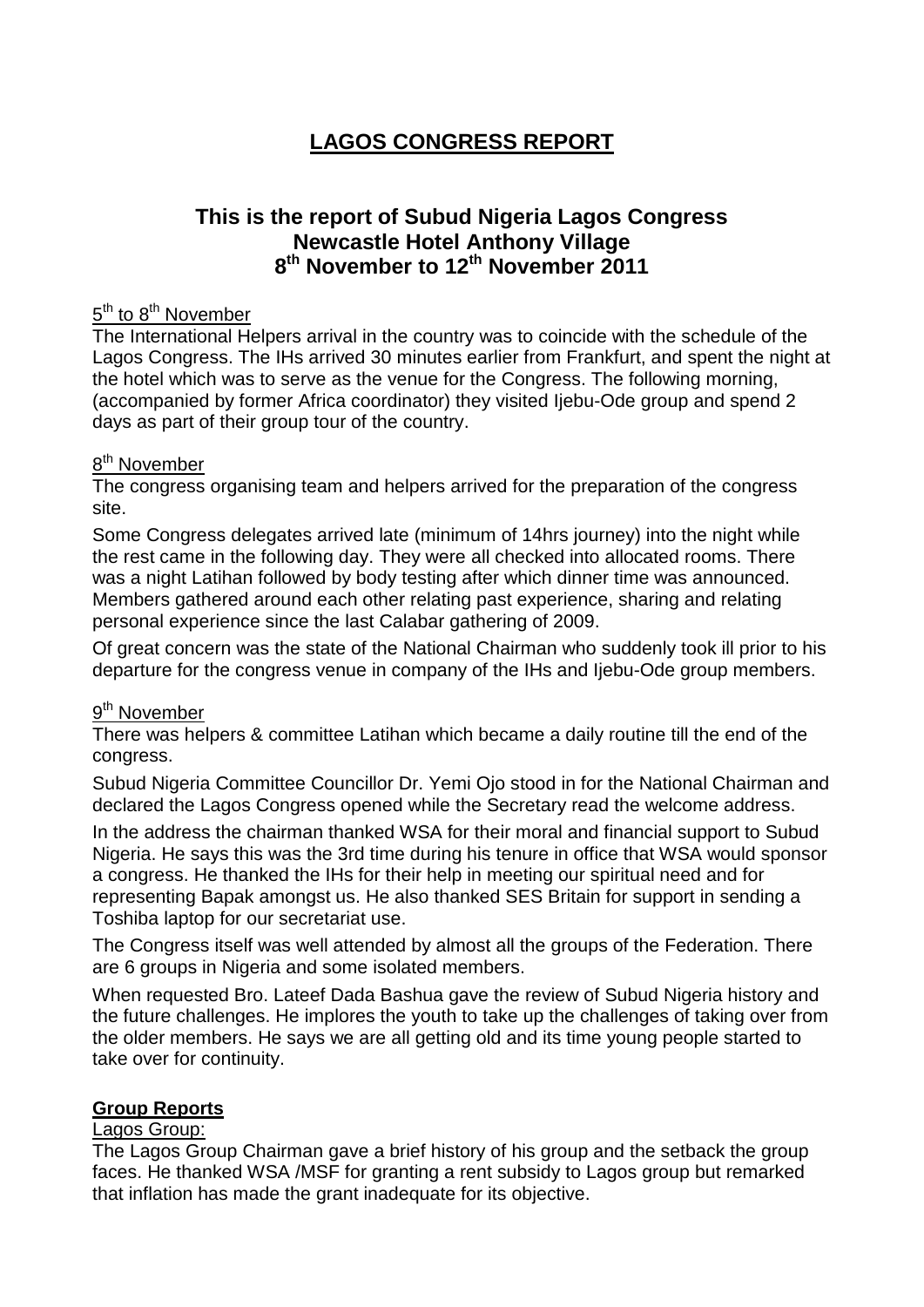He concluded by saying that all efforts were focussed on achieving the objective of the grant.

### Calabar Group

The group Chairman reported that his secretary was not around to present the group report, but he was advised to present this verbally to the meeting.

There were 11 active male members and 3 active female members in his group. Latihan takes place in his house 3 times a week in the morning. He thanked WSA/MSF on the grant for the purchase of a Latihan house for Calabar group.

Asked what is actually the problem confronting the purchase of house, he replied that he was of the opinion that purchasing a virgin land and using the remaining fund to build a house was a better idea.

The other delegate of the group and also a group helper expressed a different impression. He said that whatever belongs to a group should be referred to as 'we' not 'I' and as such the group decision should not have been overruled by the chairman.

Instances were mentioned when it could have been easy to purchase houses put up for sale by banks in the city.

After lengthy discussions, the group chairman was persuaded to revert to the agreed Calabar resolution of 2009 which was that Subud Nigeria was to apply for a grant from MSF to buy a Latihan House for the Calabar group.

### Umuahia Group

The group chairman said there were 16 members, but there was no place to do or practise the Latihan and this was their main problem. He reminded the meeting that as one of the resolutions adopted at the Calabar gathering of 2009, Umuahia is the next place to be eligible for MSF grant for the rent age of a Latihan place after Lagos.

#### Isi-Uzo/Enugu Group

The group chairman said there are 7 members left of a large group. He attributed the dwindle to the perception of Subud by the Catholic Church. The Catholic Church perceives Subud as a cult organisation in spite of being shown a written declaration by the Archdiocese of Vienna to the contrary This affected the morale of the members particularly the youth and one by one they left voluntarily. He concluded by saying that having their own Latihan place is also another factor, when their National Helper could no longer fund the two bedroom flat he rented for their Latihan.

## liebu-Ode Group

Bro.Ojo in his report admitted that member in Ijebu-Ode 1 had dwindled tremendously and no reason was given for this. He said they had a piece of land which had been encroached upon. IHs Hassan who had spent 2 nights in Ijebu-Ode chipped in that I-Ode 2 now plans for two Latihan days, Monday & Friday, and that things have started moving.

### **A New Group Emerges**

#### Abeokuta Group

The Congress witnesses the formation of a new group comprising of the National Committee Councillor Dr.Yemi Ojo and 4 other members. A man and 3 women were opened by IHs in Ijebu-Ode but all resides in Abeokuta.

They accompanied IHs to Lagos for the congress but will tentatively hold Latihan with Ijebu-ode 2 until their Latihan place be sorted out within their new group.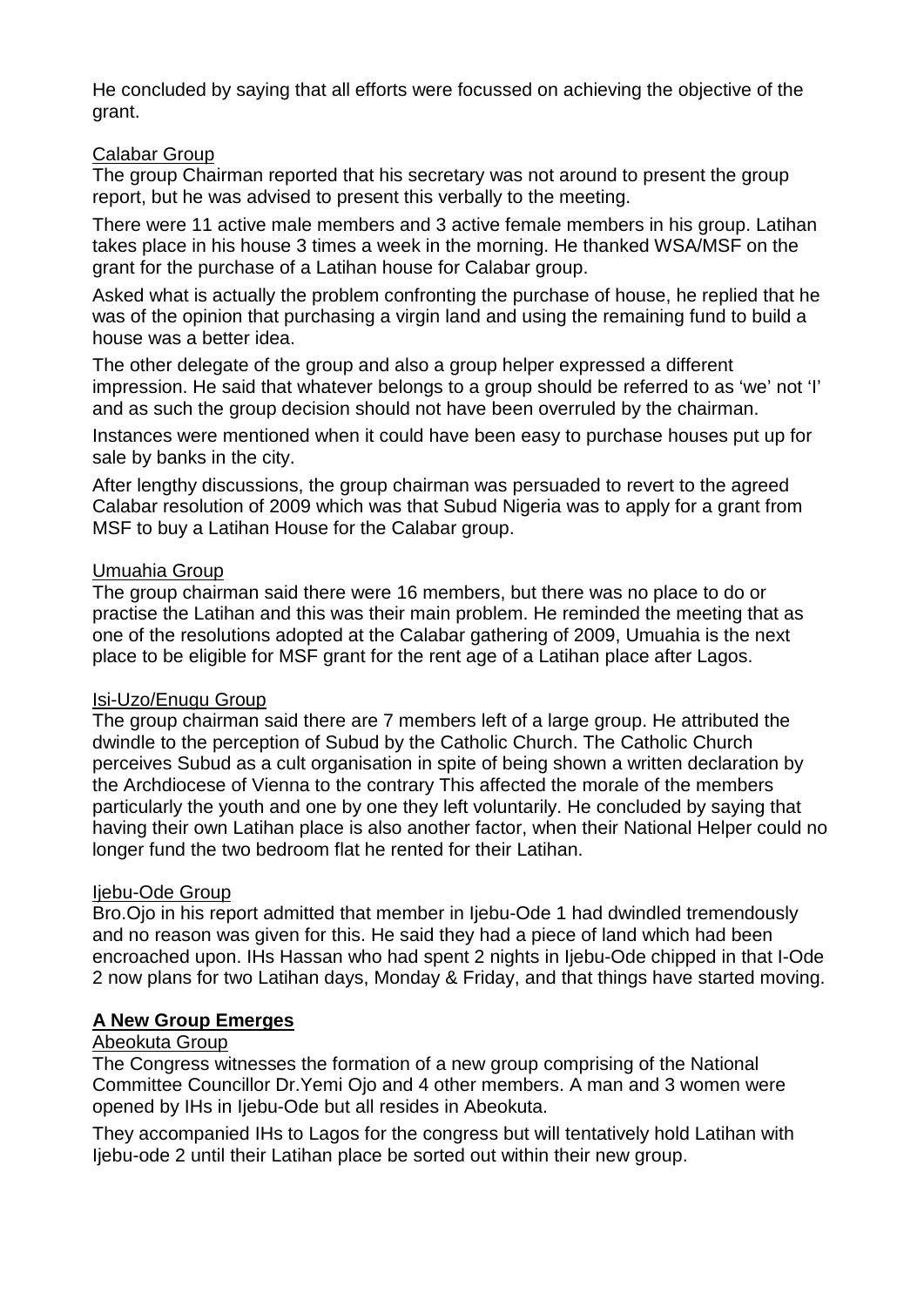## Subud Cotonou (Benin)

This group was officially set up on the  $1<sup>st</sup>$  October 2010 during a visit by Subud Nigeria. This is as a result of their interest and their attendance at the Subud Nigeria National Congress of 2008 held at Hilltop Hotel Eleiyele, Ibadan.

Their progress report was presented by the group helper, Bro. Robinson. He called for assistance in the form of Subud literature in French (Subud magazine), Bapaks Talk in French and other related literature of Subud books in French.

He narrated their experience after the departure of the Nigerian contingent, how the landlady of the house occupied by their Chairman had served them a quit notice because the Latihan seemed disturbing her spiritually.

They had to resort to **shift** Latihan in his own house. There were 7 old members and 1 female candidate that was brought for opening, making the group 4 male and 4 female.

After the entire group chairmen had presented reports of their respective groups, a group meeting took over in which amendments and adoptions were made on the remaining schedule of congress program. This was followed by committee, helpers/general Latihan and later dinner time.

### 10<sup>th</sup> November

The day began with the committee and helpers/general Latihan after the breakfast. This was followed by body testing, personal and individual testing and another general Latihan till lunch time.

The Congress program contained two workshops/discussions slated for the afternoon session, 1. The different stages of the Latihan and receiving guidance in daily life through the Latihan. This was followed by a general Latihan. 2. The second workshop/discussion was on the Latihan/the low forces and the Subud Administration... (Responsibility without authority).

There was a move by the distance members concerning their departure. They felt that the closing ceremony will not allow them to board their destination transport at the right time. They opined that if the last day (12<sup>th</sup> Nov) program could be shifted backward to  $(11<sup>th</sup>$ Nov), this would afford them the opportunity of boarding their respective buses (6am). After some general discussion among members, it was resolved to merge slated program of 12<sup>th</sup> November with 11<sup>th</sup> November. This was followed by a long Latihan that lasted till dinner time.

#### 11<sup>th</sup> November

The usual committee/helpers/general Latihan began after the breakfast. This was followed by separate Helper meeting and committee meetings at different rooms simultaneously.

At the helpers meeting which was coordinated by IH Hassan, he implored helpers to voice out the constraint they face in discharging their duties.

Responding, helper Robinson repeated his earlier statement (contained in Group report).

The helpers from Lagos talked about their method of contacting each other for Latihan; They also talked about their monthly rotational Latihan.

The helper from Umuahia complained of lack of Latihan place and says the last IHs visit of Andrew/Farah in 2009 was the last Latihan held together as a group.

The Calabar helper has the same complaint and said they have one group Latihan per month.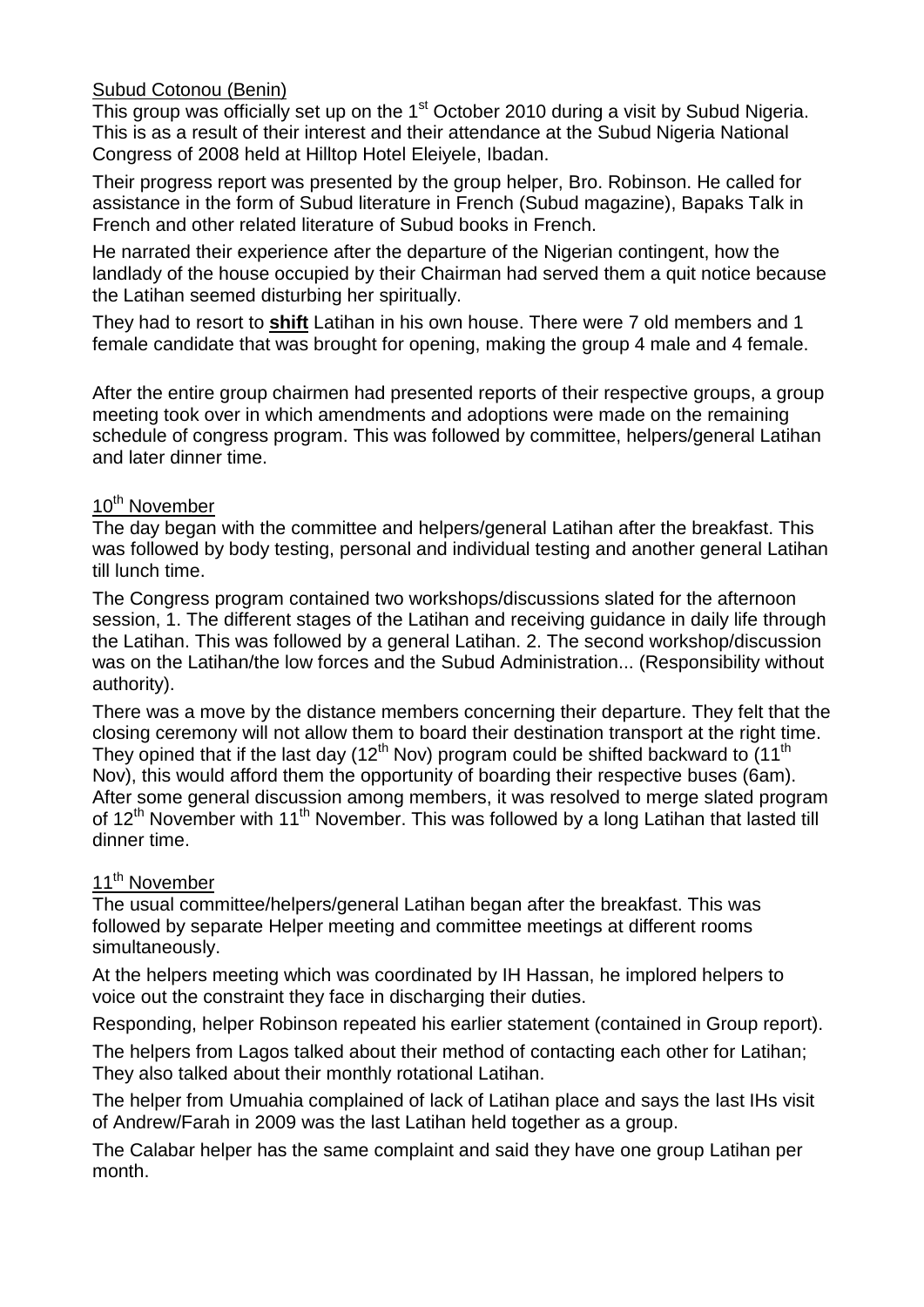The helper from Ijebu-ode 2 says the group is in its infancy (state) but they do have a regular Latihan in his house.

The helper from Isi-uzo complained of lack of Latihan place but maintained that he strove to offset this by paying scheduled visits to other members to hold Latihan with them.

Reacting to all of the above, IH Hassan said we all should strive hard to do our Latihan regularly and diligently. He opined that problem in whatever form it takes, will always be there. He advised all members present to strive harder each time a problem crops up to do our Latihan as our spiritual life depend on it.

IH Dorinda in her own comment says that she is an isolated member but she had to travel for 12 hrs sometimes while others travel between 5 to 8 hrs simultaneously to join others to have a group Latihan. She said its all part of our commitment to Subud and the Latihan and they all love and look forward to it.

She advised all helpers to seriously strive harder to attend to their Latihan (helpers Latihan) as the development of members depends largely on what they make of their own Latihan.

The helpers meeting lasted till the lunch time was announced, but not before a general Latihan was held.

The afternoon session began with a joint forum session in which the report from committee was read to this forum.

While helper Andrew aired the view from the helpers meeting, Lagos group Chairman Tony presented the committee views. Tony said the committee agreed on 1, Planning in each group is very essential, 2. Cooperative ventures that will embrace all groups and then, 3. Subud Enterprises. Exportation of kola for drug related manufacturers.

He further explained that for these to take place there should be trust and unity among the group involved, but what do we have nowadays, ego, lack of trust and struggle for supremacy.

#### Forward Planning

On forward planning Bro. David, the National Treasurer, says Subud has been run in an ad hoc manner. He talked about Budget and Planning, and gave the instances of Lagos Baiyeku land as bad planning. He advises for focus on Planning and following up on the plan adopted.

Bro Robinson talked about Youth Empowerment, while David asked what type of empowerment was available to the youth except if the youth involved starts something by himself. Bro. Charles says he is into music and look forward to someone sponsoring him into limelight. While Bro. Andrew is of the opinion that buying Okada for the youth might be a way of empowering the youth.

IH Hassan is of the opinion that it is not all about money but first the Latihan which is the most important thing.

The joint forum ended with members resolving to look inward and see how far they could assist each other by regularly meeting and Latihan together as much as possible.

A 30 min break takes place while the next agenda on the program is 'testing for the next **venue and date'.**

The Chairman of the occasion, Bro. Lateef called for nomination among the group present.

Two groups Isi-Uzo and Abeokuta offered to host the next congress.

The testing was done by all helpers present while the IHs witnessed. After testing, there was a clear indication from the test that **Isi-Uzo** was preferable as the next venue of **the 2013 Congress.**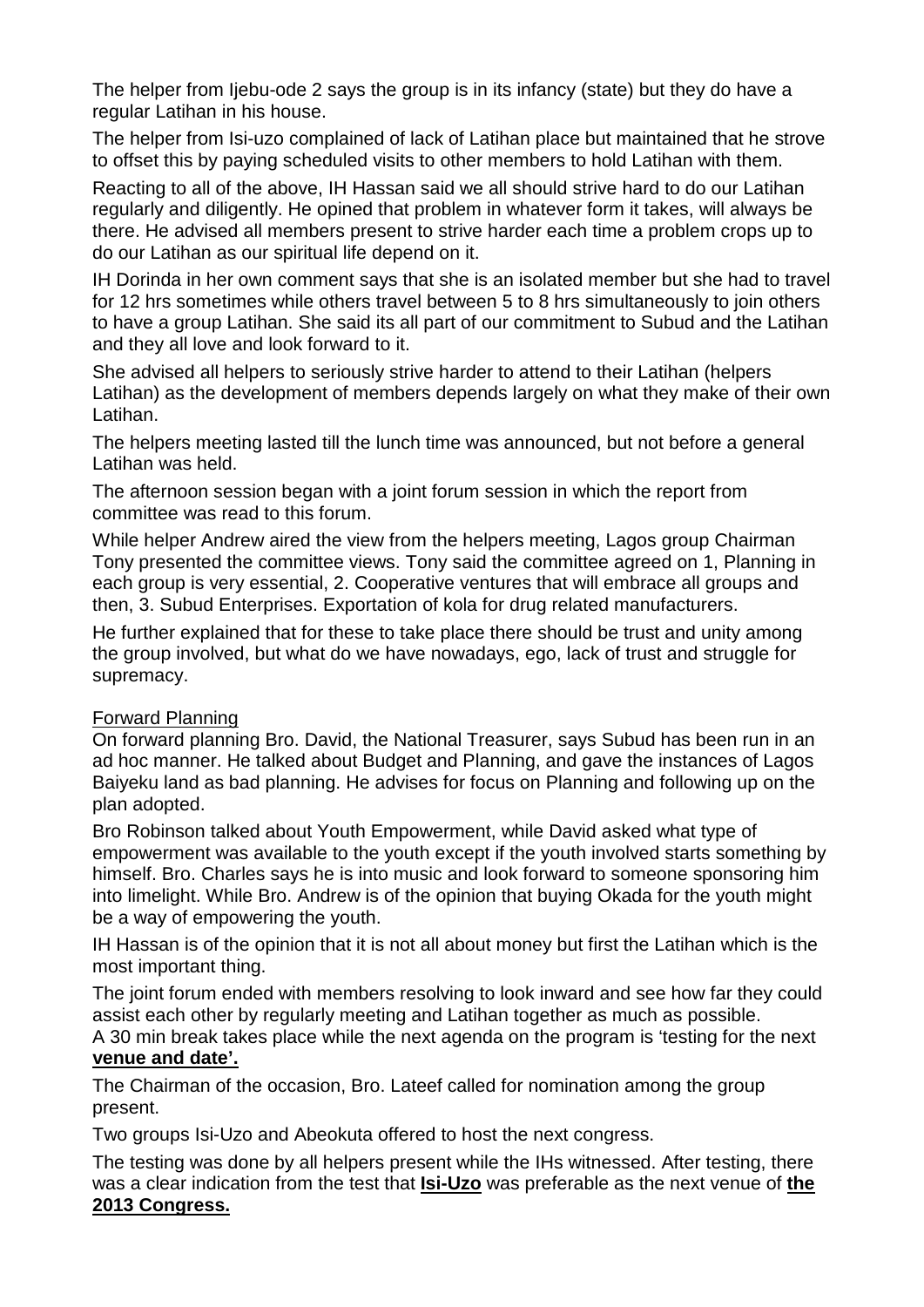## **Any Other Business**

Under this forum, Bro. David the National Treasurer spoke about Cooperative Ventures which demands 10 minimum members for registration (as Subud Nigeria ventures.) He promised to see to the registration of this venture and papers were passed round for interested members to fill in their names.

IH Hassan wants to know from the congress members about the two Latihan houses sponsored by WSA/MSF.

Responding, the Calabar Chairman confirmed they would pursue buying a place as was agreed to in 2009 Calabar gathering.

IH Dorinda spoke on the Lagos rental issue. She said the inadequacy of the fund should not be a hindrance because there is no rigidity on the number of years it should or could serve. She further advised that as the fund sent was not adequate for a 2 yrs rent, it may be considered and adequate for a year rent.

## **Resolutions**

3 resolutions were unanimously passed at the congress, these are;

- 1) That the next Subud Nigeria Congress is to take place in Isi-Uzo during April through June 2013
- 2) That each group should contribute #1000 and #500 per month to National Secretariat and its own group maintenance respectively.
- 3) That enterprises proposal should be forwarded to the National Secretariat which will then process it or forward it to WSA.

## **National Council Meeting**

The National Council met for the second time since the last Calabar gathering of 2009 and 14 members of the 16 members were in attendance.

The meeting was chaired by Dr. Yemi Ojo on behalf of the National Chairman. In the course of the deliberation, the group helper from Umuahia Bro. Njoku wanted to know how to reach out to others on the monthly subscription recently adopted by the congress.

The National Secretary was mandated to get this message across to other members throughout the Federation, and this should include the account no. of Subud Nigeria.

The National Treasurer Bro. David implored all members present to join hand together and achieve a goal. He says Subud members should increase numerically.

He talked about encouraging our youth and our wives to join us in Subud and Latihan.

Bro. Andrew, the National Helper, wanted the south-west group to encourage the Kejiwaan female Councillor Sister Hassanah Alasa to visit her zone, while Bro. David wants to know why the Kejiwaan male councillor Bro.Sodiq Akintimehin for south-west zone was left out of the non-performance syndrome.

The secretary was mandated to write these two National Helpers demanding reasons for their non performance.